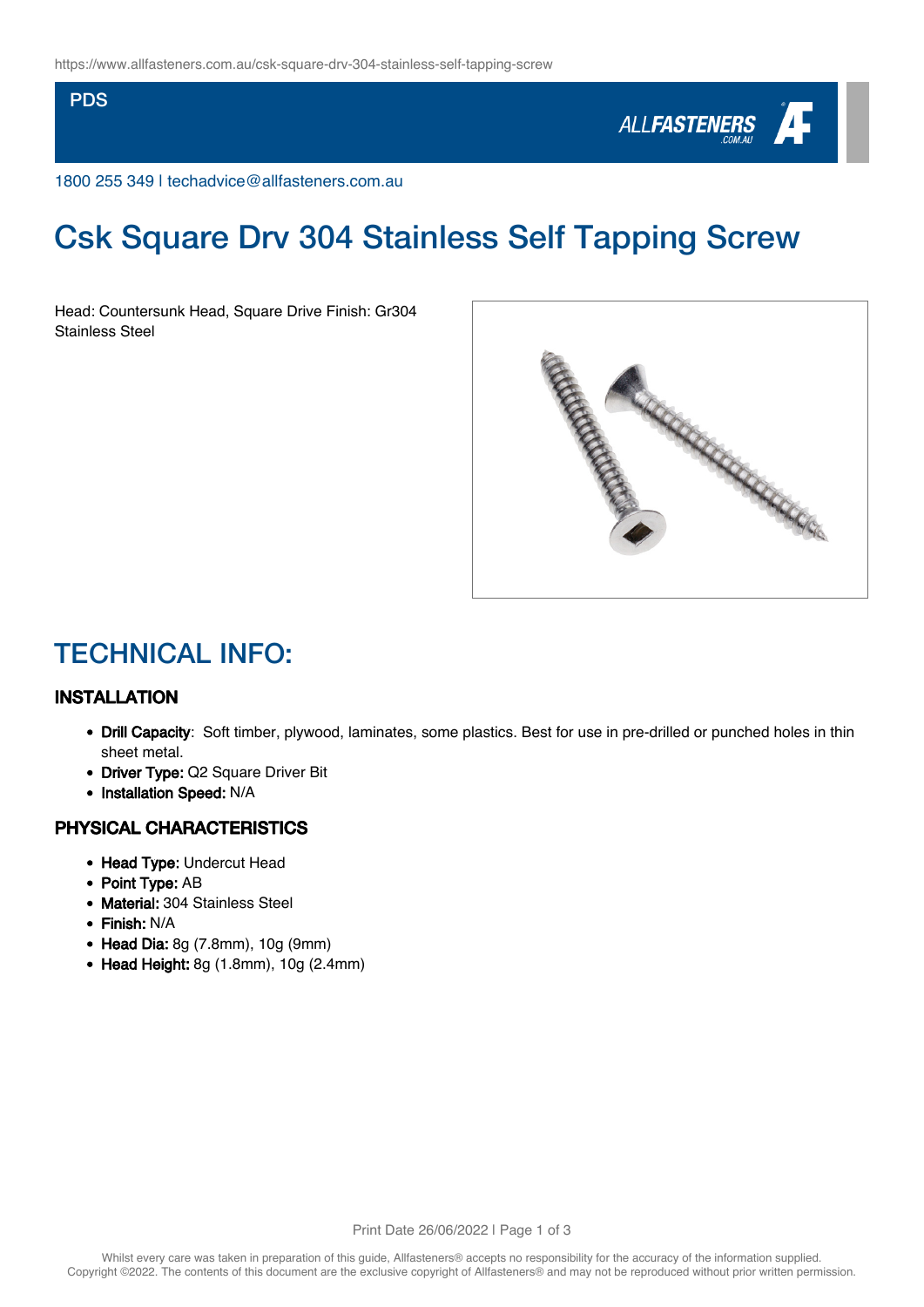#### 1800 255 349 | techadvice@allfasteners.com.au



## PRODUCT LIST

| <b>SKU</b>  | Gauge x Length        | <b>Driver Bit</b> | Bx. Qty. | Crt. Qty. |
|-------------|-----------------------|-------------------|----------|-----------|
| 3SCQUS06012 | 6 x 1/2"              | No.2              | 1000     |           |
| 3SCQUS06016 | 6 x 5/8"              | No.2              | 1000     |           |
| 3SCQUS06020 | 6 x 3/4"              | No.2              | 1000     |           |
| 3SCQUS06025 | 6 x 1"                | No.2              | 500      |           |
| 3SCQUS08012 | 8 x 1/2"              | No.2              | 1000     |           |
| 3SCQUS08016 | 8 x 5/8"              | No.2              | 1000     |           |
| 3SCQUS08020 | 8 x 3/4"              | No.2              | 1000     |           |
| 3SCQUS08025 | 8 x 1"                | No.2              | 500      |           |
| 3SCQUS08032 | $8 \times 1 - 1/4"$   | No.2              | 500      |           |
| 3SCQUS08038 | $8 \times 1 - 1/2$ "  | No.2              | 500      |           |
| 3SCQUS08050 | 8 x 2"                | No.2              | 500      |           |
| 3SCQUS10020 | 10 x 3/4"             | No.2              | 1000     |           |
| 3SCQUS10025 | $10 \times 1"$        | No.2              | 500      |           |
| 3SCQUS10032 | $10 \times 1 - 1/4$ " | No.2              | 500      |           |
| 3SCQUS10038 | $10 \times 1 - 1/2$ " | No.2              | 500      |           |
| 3SCQUS10050 | $10 \times 2$ "       | No.2              | 500      |           |

**The Co** 

Print Date 26/06/2022 | Page 2 of 3

Whilst every care was taken in preparation of this guide, Allfasteners® accepts no responsibility for the accuracy of the information supplied. Copyright ©2022. The contents of this document are the exclusive copyright of Allfasteners® and may not be reproduced without prior written permission.